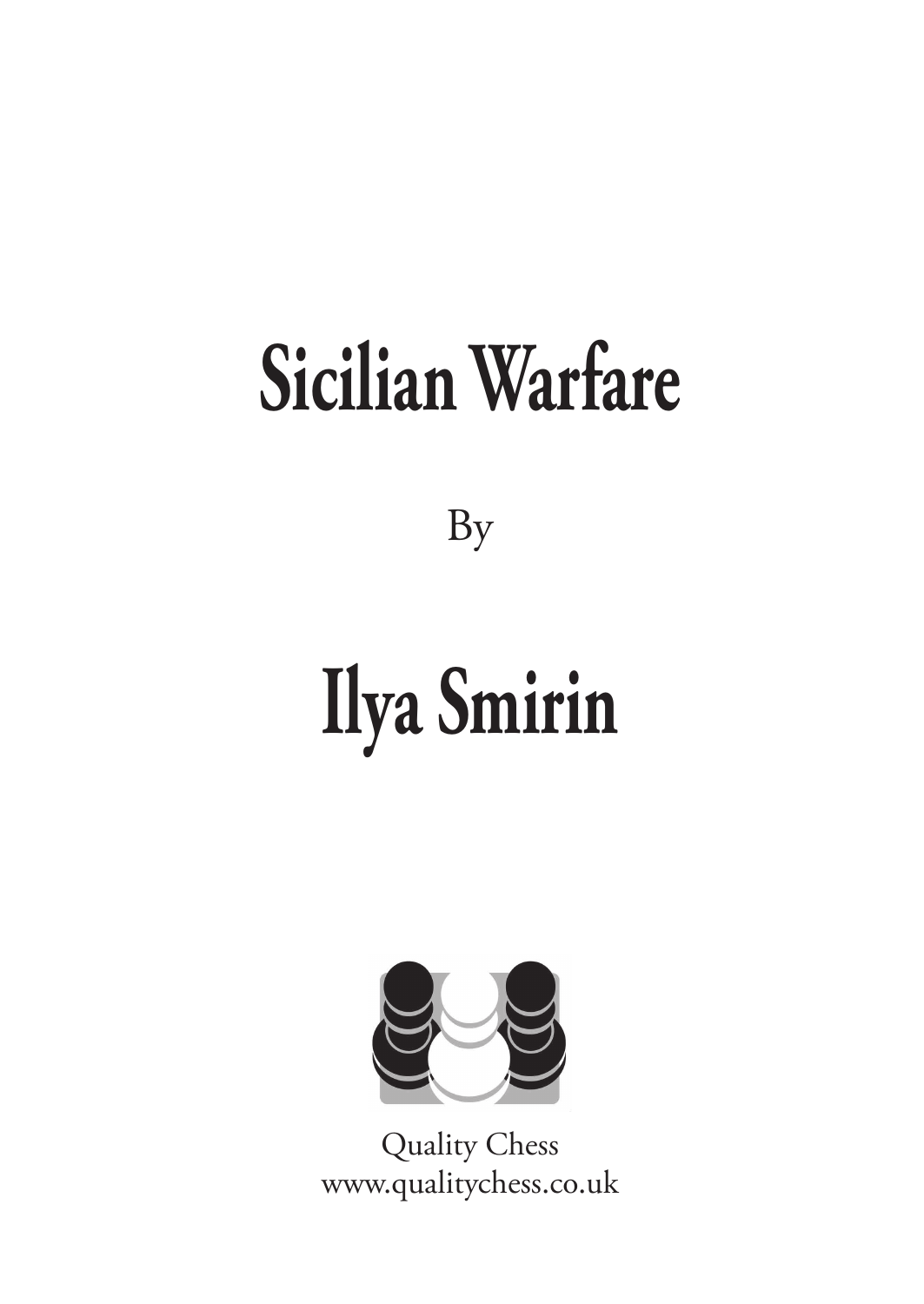### **Contents**

| Key to Symbols used |                                  | 4   |
|---------------------|----------------------------------|-----|
| Preface             |                                  | 5   |
|                     |                                  |     |
| $\mathbf{1}$        | Attacking the King in the Centre |     |
| 2                   | The Killer Knight on f5          | 33  |
| 3                   | Pawn Breaks                      | 59  |
| 4                   | <b>Opposite-side Castling</b>    | 101 |
| 5                   | The Exchange Sacrifice           | 131 |
| 6                   | <b>Positional Elements</b>       | 167 |
| 7                   | <b>Hedgehog Strategy</b>         | 207 |
| 8                   | Endgames                         | 241 |
| 9                   | Imagination                      | 269 |
| 10                  | <b>Typical Attacks</b>           | 299 |
|                     | Game Index                       | 324 |
|                     | Name Index                       | 331 |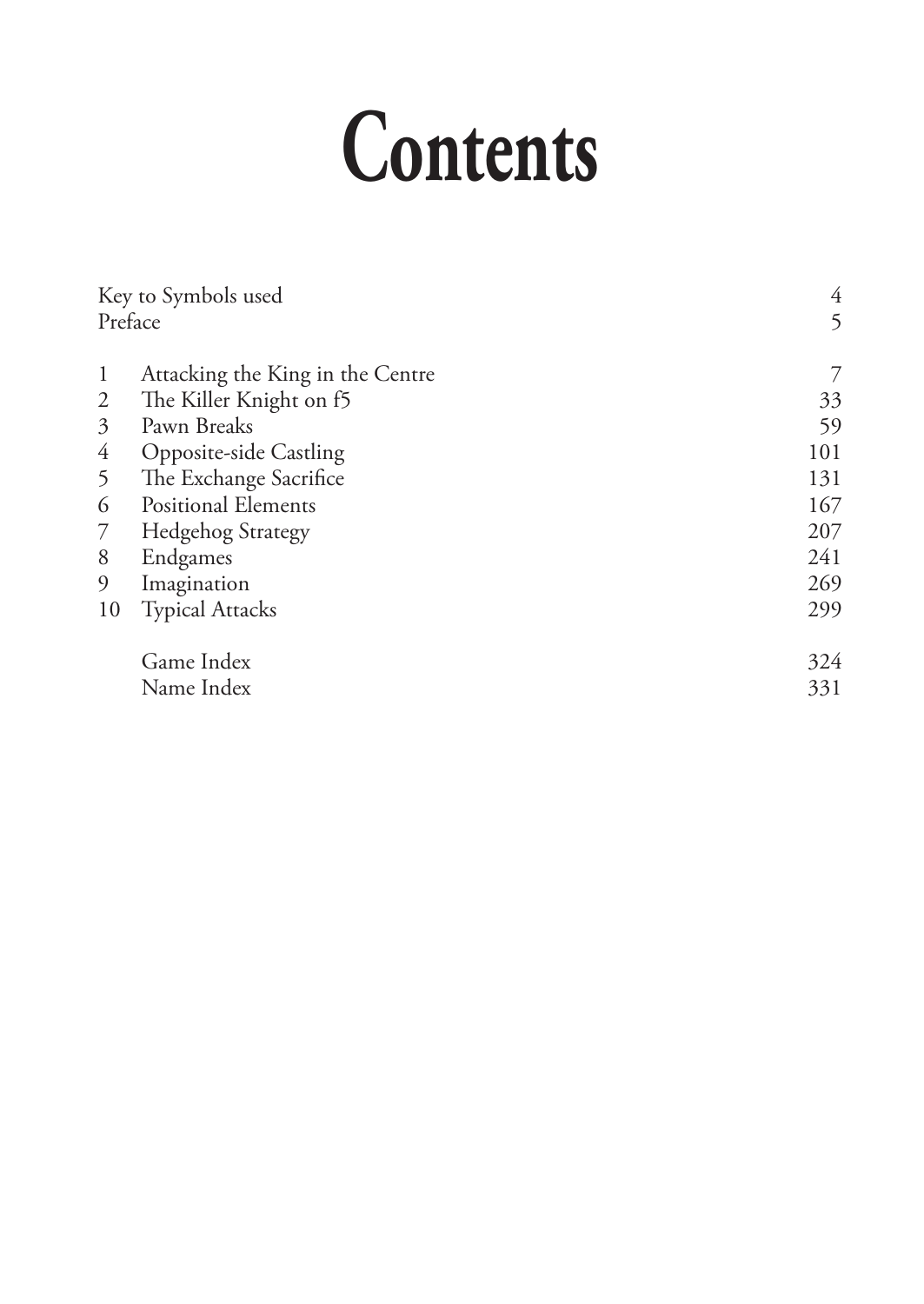### **Preface**

The two most exciting openings in chess are beyond doubt the King's Indian Defence and the Sicilian Defence. Not everyone feels comfortable playing these openings, but from the viewpoint of chess fans, these two fighting systems lead to the most spectacular and interesting games.

The Sicilian Defence is truly the choice of champions. Although Karpov only played it rarely, it has been a cornerstone in the Black repertoires of most of the world champions in my lifetime. Kasparov relied heavily upon it and played little else for most of his career. Kramnik was the great champion of the Sveshnikov Variation in the Sicilian Defence, until he came up with the Berlin Defence to frustrate Kasparov and claim the crown. Later on, he turned to the Najdorf, though this time without so much success. Topalov is a natural Sicilian player, as is Anand, although 1...e5 has also been a standard for these two champions. Magnus Carlsen is a truly versatile player, who played the Najdorf and the Dragon on his way up, while he recently returned to the Sveshnikov Variation against Caruana in the 2018 title defence – an opening he had not played since his junior days.

There are many ways to meet 1.e4, but all are essentially inferior in some way to two principal options – the Sicilian Defence and the Petroff/Classical Ruy Lopez/Berlin approach. While the latter may try to prevent a fight, the Sicilian is the archetypical fighting opening.

In my previous book, *King's Indian Warfare*, I looked at common themes in the KID and how they had occurred in my own games. The book was well received by reviewers and a segment of the chess public, so I saw no reason to change the format when it came to dealing with my other favourite opening.

*Sicilian Warfare* is not a theoretical work, but a book about what comes after memorization of opening moves. This is a feeling for the positional and especially the dynamic possibilities that arise from this extremely popular, double-edged opening. The structure of the book is simple. We look at ten different topics; mainly dynamic in nature, but with some exceptions. In each chapter I will give a brief overview of the theme with one or more clear-cut examples. Then I will present the themes in a complex setting in my own games.

There is one major difference between the two books, which is that I play 1.e4 with White and thus obtain the Sicilian with both colours. This gave me a greater number of games to choose from. Hopefully, you will be happy with the selection I have made.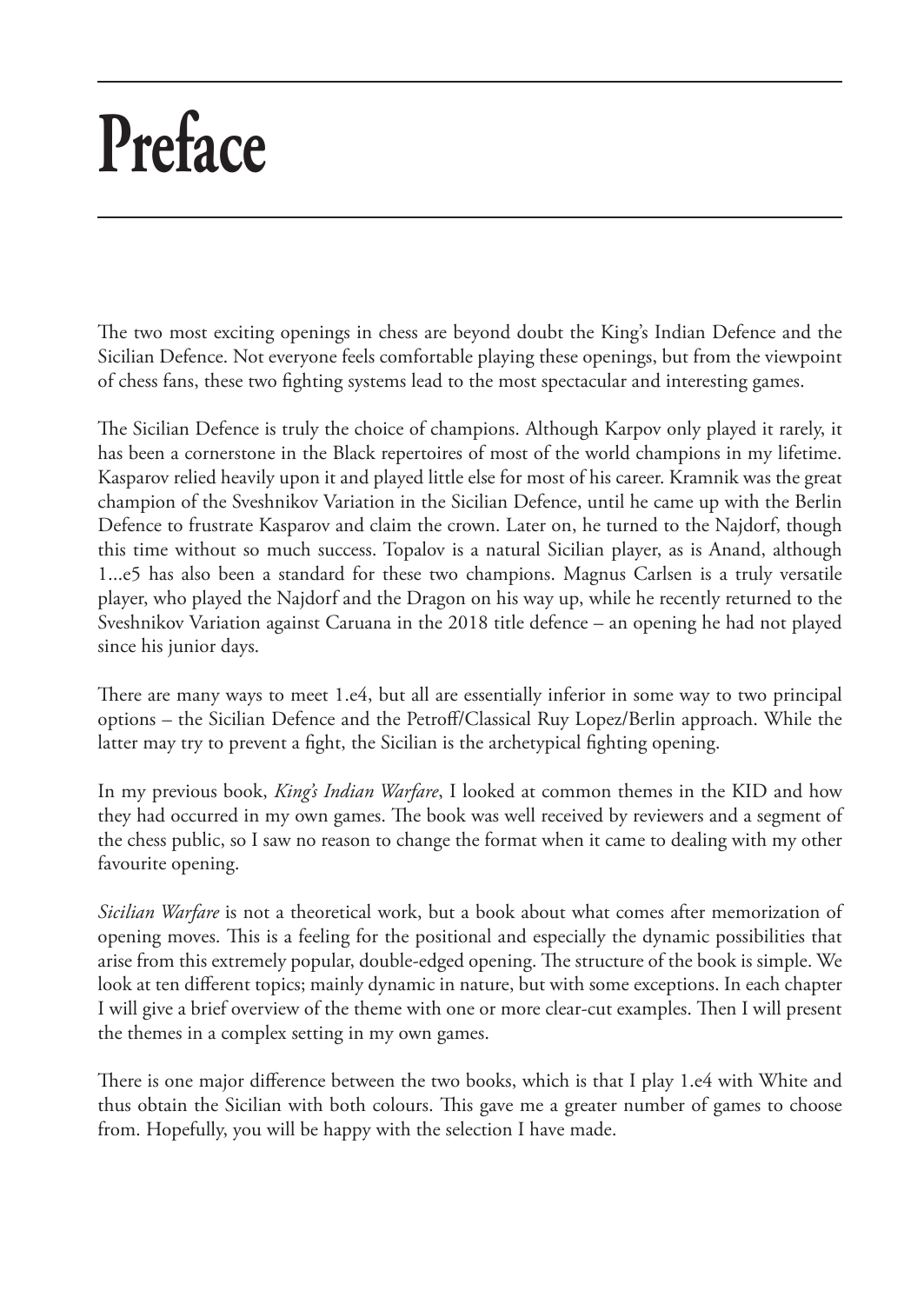At the start of each chapter you will find eight positions that will arise later in the chapter. These are positions I have selected from the chapter that work well as exercises. They are not necessarily tactical in nature, but simply snapshots from the games in the chapter, at points where they are most interesting.

I would like to thank IM Renier Castellanos and GM Colin McNab for editing the book and adding insights to it that would otherwise have gone unnoticed.

Finally, I would like to dedicate this book to the memory of my friend and colleague, Moldavian Grandmaster Dmitry Svetushkin, who tragically passed away on 4th September 2020.

Ilya Smirin Kfar Sava, September 2020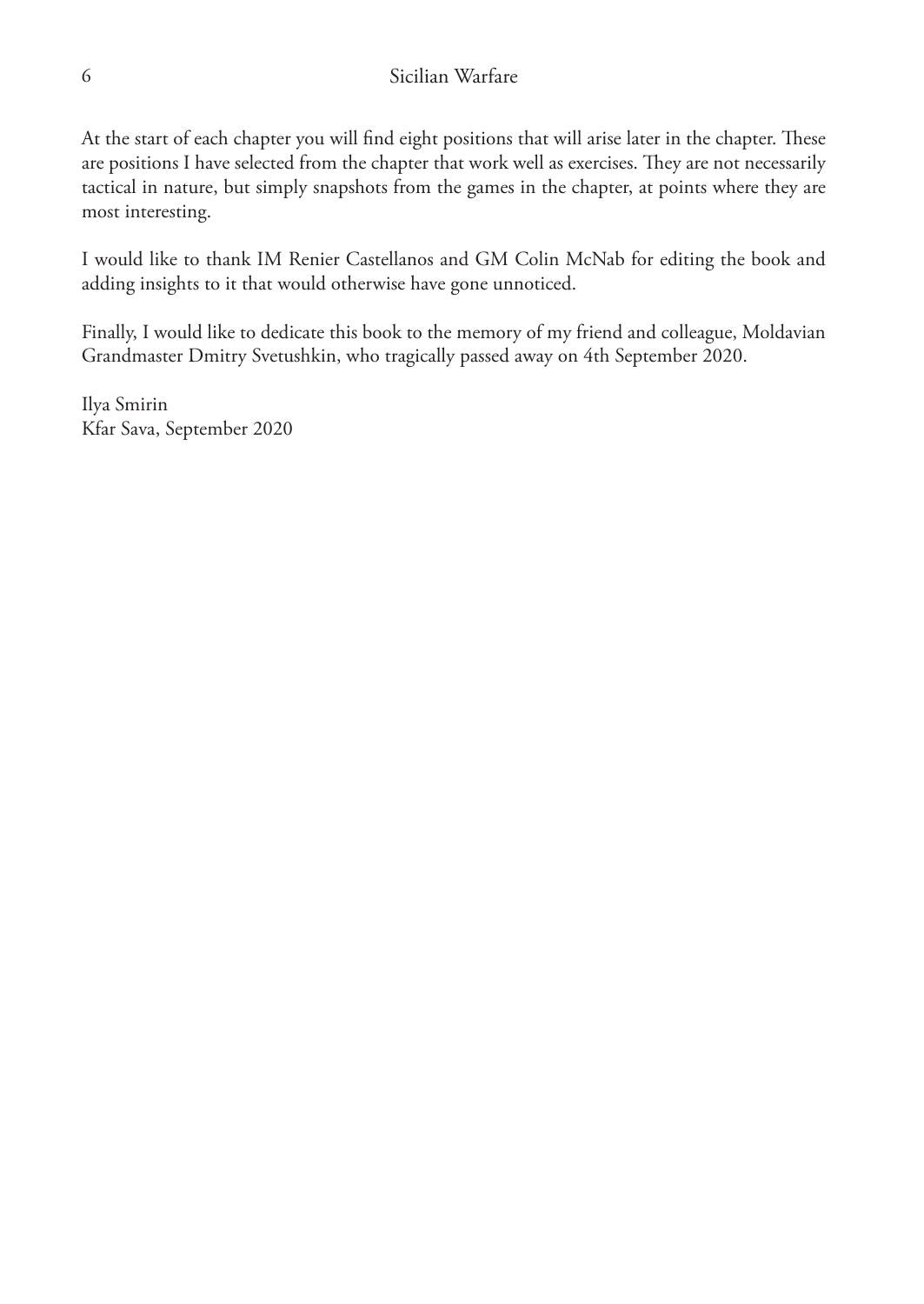

# **Attacking the King in the Centre**

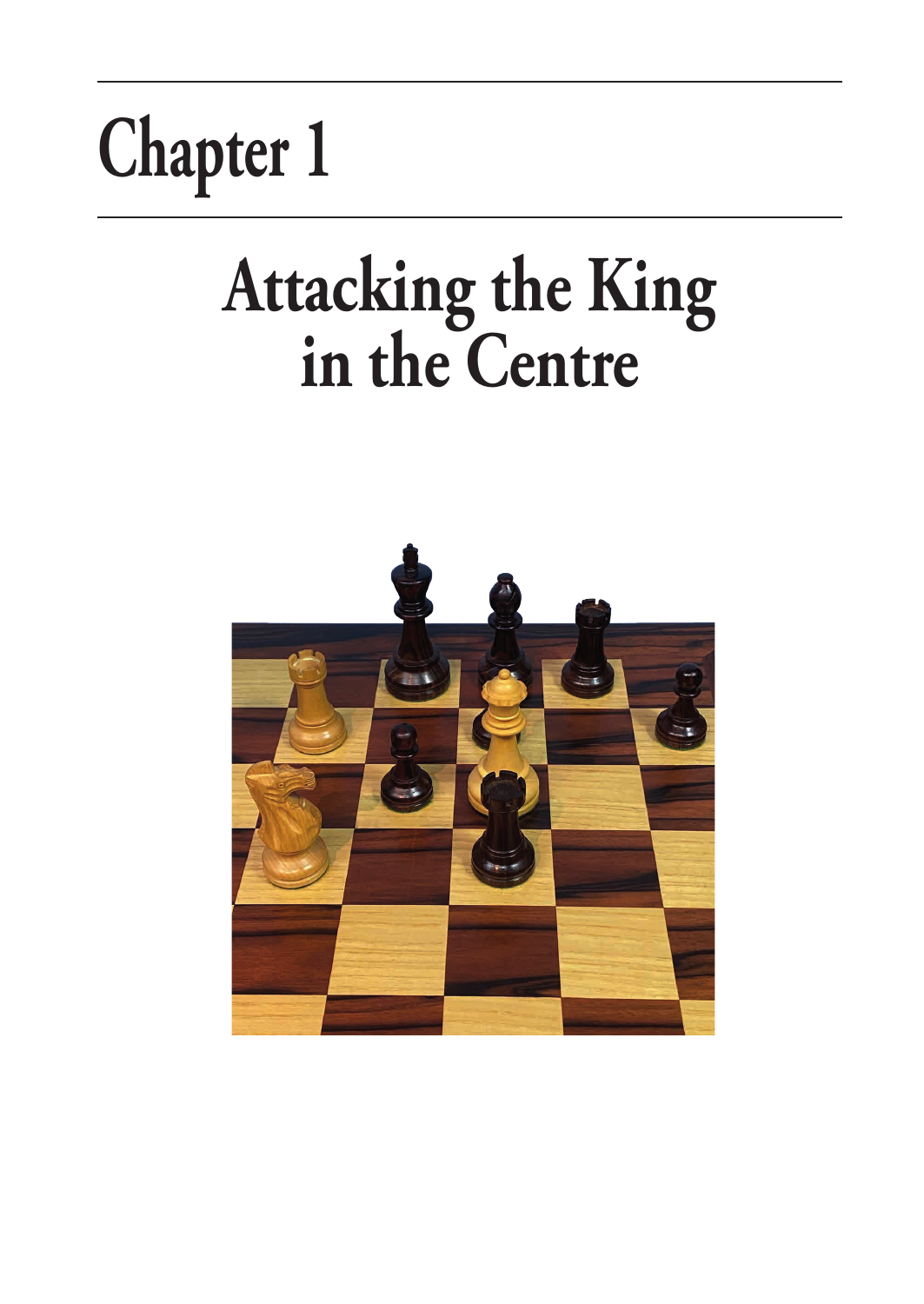### Test yourself against the book

In this section you get a chance to train your Sicilian muscles and measure yourself against the variations in the book. Take as long as you like answering these questions. Some would want to make intuitive decisions, others to practise calculation. Both have their merits.



White to initiate an attack (see page 10)



How should White continue the attack? (see page 18)



Add some energy to your play! (see page 19)



Black is about to castle. What can White do? (see page 11)







The white king looks exposed. How can Black exploit it? (see page 26)



Which is the best square for the c1-bishop? (see page 28)

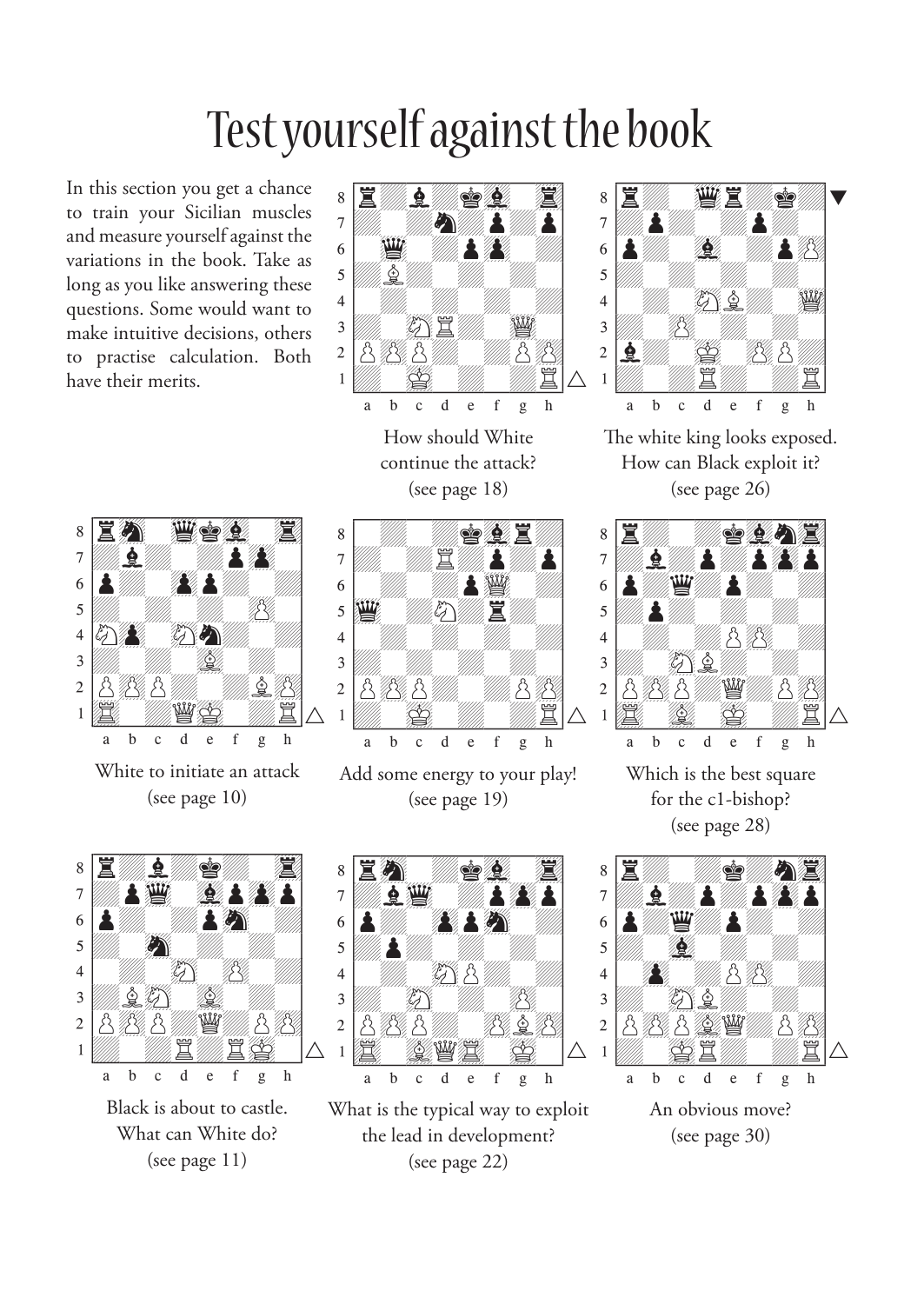#### **My Games**

We start with one of the first games that filled me with pride. It was played in the USSR youth team championship, held in Tashkent, the capital of Uzbekistan, which back then was part of the Soviet Union. My opponent Mikhail Rytshagov later became a grandmaster and a well-known coach. In 1984 he represented Estonia, while I was playing for Belarus.

#### **Ilya Smirin – Mikhail Rytshagov**

Tashkent 1984

#### **1.e4 c5 2.¤f3 d6 3.d4 cxd4 4.¤xd4 ¤f6 5.¤c3 a6 6.¥g5**

I loved to react to the Najdorf like this in my childhood. I was extremely optimistic and wanted to attack the black king as early as possible – hence this most aggressive move in the position. Some losses in this line (a couple of them against Boris Gelfand) could not discourage me. Later I became more versatile (I'd like to believe) and started to choose more "restrained" and "positional" ways to fight the Najdorf. Ever since 1985 I have abandoned (at least for now!) my passion for 6.¥g5. I would add that nowadays this line is highly popular once again and played at all levels.

#### **6...e6**

Today 6... $\&$ bd7 is popular as well, which would have been hard to imagine in 1984 – 6...e6 had been played almost automatically since the great Bobby Fischer had enormous success in this line.

#### **7.£d3**

Usually I, like almost everyone else, played 7.f4 here, but this time I wanted to try something different, and the game move came to mind. I decided to play it during the preparation for the game. I should say that my preparation proved to be quite effective – the first 16 moves of the game were brought from home – not a bad achievement in the pre-computer era.



#### **7...¤bd7**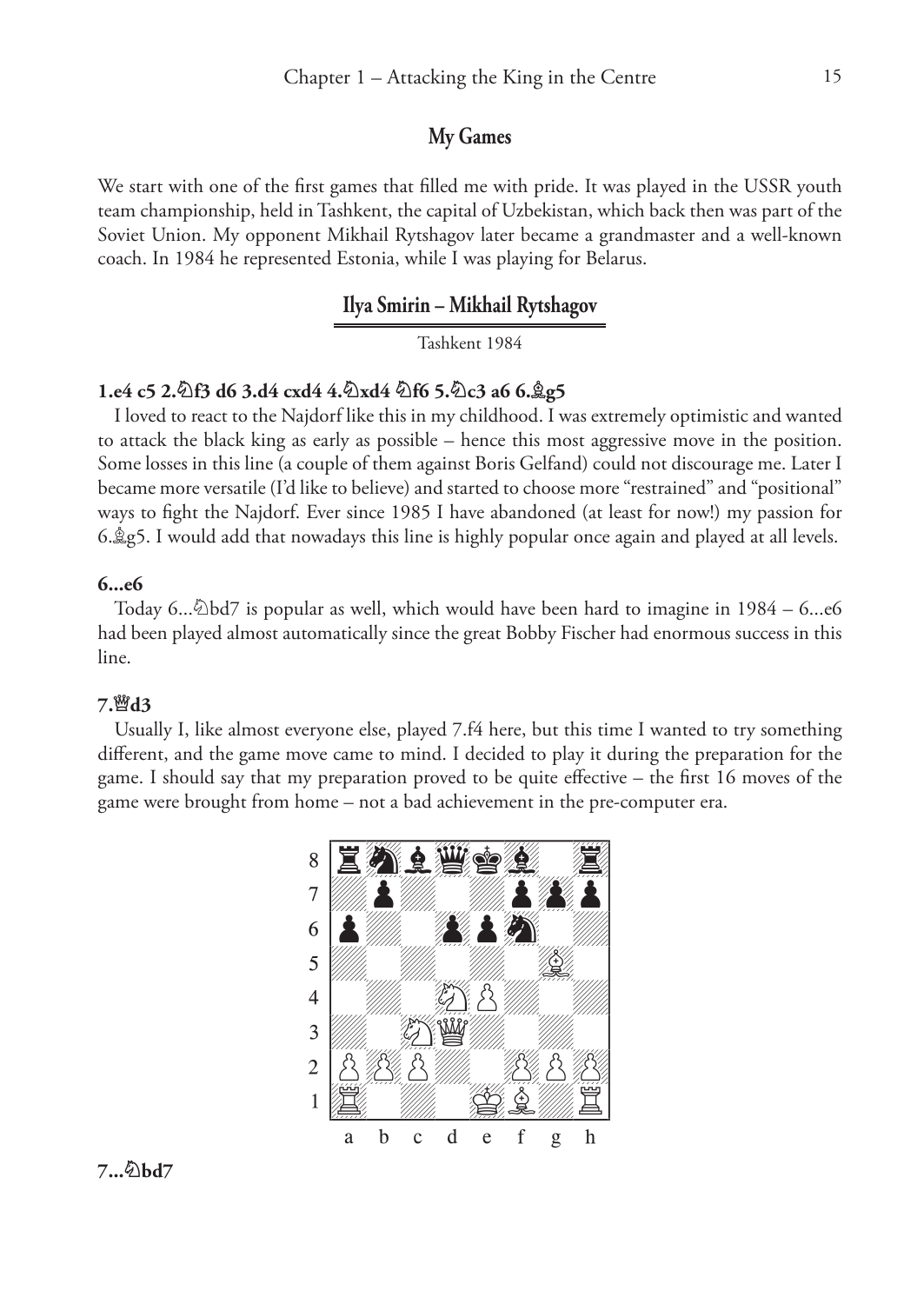The only other game in which I played 7.£d3 continued in different fashion: 7...b5 8.0–0–0 ¥b7?!



#### $9.2 \times 6!$

Played in the Romantic Style.

9. $\&$ xf6  $\mathcal{W}_{X}$ xf6 (9...gxf6 looks dubious for Black, as the bishop may easily be misplaced on b7) 10.¤cxb5 £d8 11.¤c3 was objectively stronger.

9...fxe6 10.e5 b4 11.exf6 gxf6 12. d4 fxg5 13. txh8 bxc3 14. 曾xc3 公d7 15. 兔e2 杏f7 16.£h3 ¤f6?

16... \f6! was the correct way to defend. 17. The1 &d5 18. \$f3



18... g7?! 19. gxd5 exd5 20. 曾e6† 空f8  $21.\overline{\mathbb{Z}}$ d3

White is by now clearly better.

21... <sub>[27</sub> 22. ]c3 <sup>[2</sup>c7 23. ] d4 24. <sup>[2</sup>xc7 **™xc7 25. d3 ™d8 26. db3 ™c7 27. db4 ©e8** 28. gc4 曾e7



29. sxe7† \$xe7 30. kc6 \$e5 31. kxa6 公f6 32. $\mathbb{Z}a7\ddagger \Phi$ e6 33.h3  $\Phi$ d5 34. $\mathbb{Z}c7$  h5 35.a4 ¤e4 36.a5 d3 37.cxd3 ¤c5 38.¢c2 ¤e6 39.¦c4 ¤d4† 40.¢d1 ¤b5 41.¢c2 ¤d4† 42.¢b1 ¤c6 43.b4 ¥d4 44.f3 h4 45.¢c2 ¤a7 46.¢b3 ¤b5 47.a6 ¥b6 48.¢a4 ¤d4 49. gc8

1–0 Smirin – Basin, Belarus 1984.

#### **8.0–0–0 b5 9.f4 ¥b7**

I ceased playing this line after I discovered that Black could immediately attack the c3-knight with 9...b4 here. It was tested in the following high-level game: 10. Dce2  $\mathcal{W}a5$  11.  $\&x$ f6  $\&x$ f6 12.e5 ¤d5 13.¢b1 dxe5 14.fxe5 ¥b7 15.¤g3  $0-0-0$  16.  $\&e2$   $\mathbb{W}$ b6 17.  $\mathbb{E}$ hf1



 $17...\&c3$ †  $18.\text{bxc}$ 3  $\text{bxc}$ 3†  $19.\&c3$ <sub>b</sub>3  $\&c3$ <sub>3</sub> 20. xd3  $$b4$  21.a3  $$xa3$  22. xxc3†  $$b8$ 23. $\mathbb{E}$ xf7 a5 24. $\mathbb{A}$ f3  $\mathbb{A}$ xf3 25.gxf3  $\mathbb{A}$ b4 26. $\mathbb{E}$ c4 ¦c8 Black soon won in A. Kovalev – Bologan, Minsk 2000.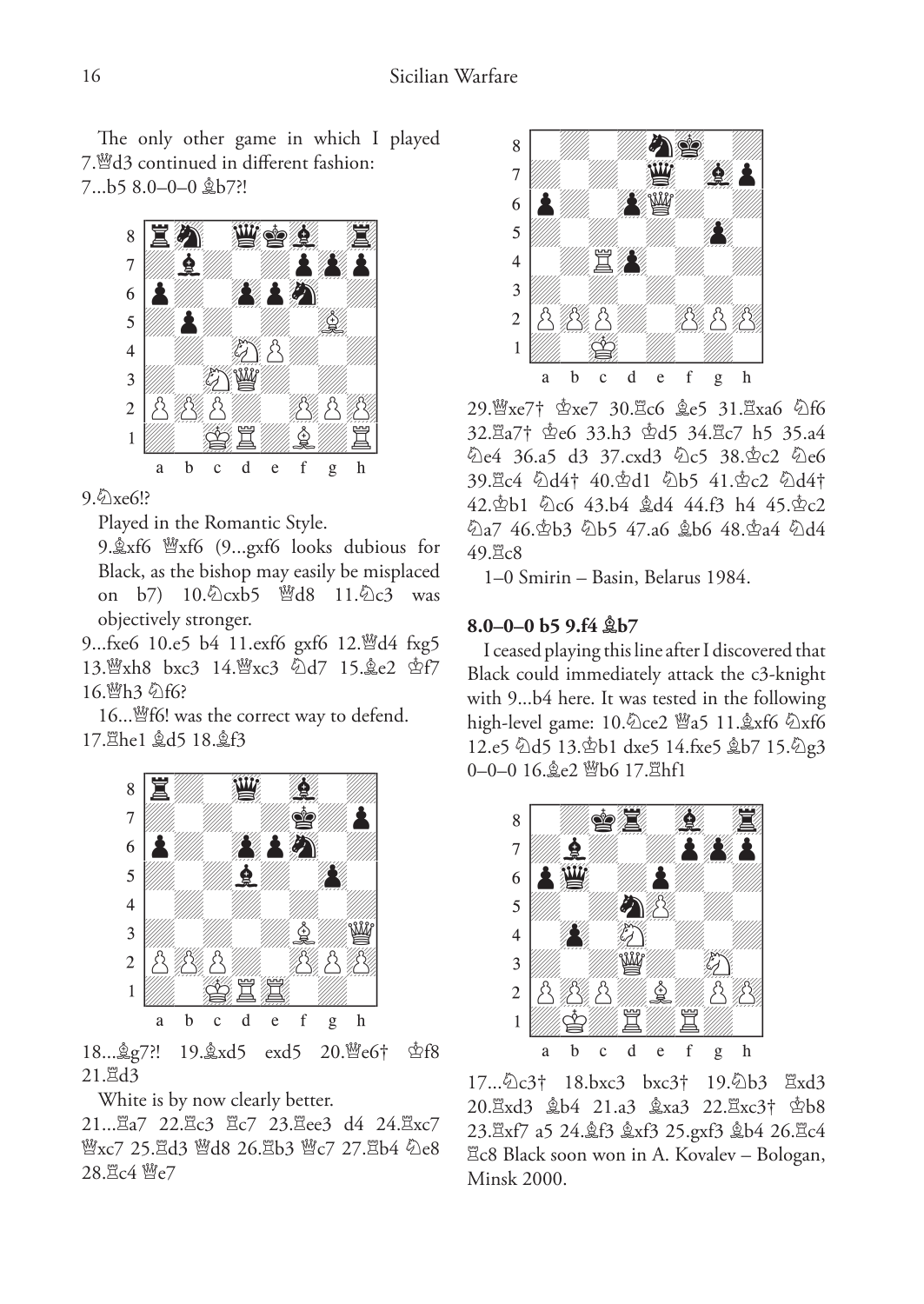

#### **10.e5!**

Ever forward! Black's set-up is very active, but he is temporarily lagging in development. That's why there is no time for prophylactic moves such as 10.a3?.

#### **10...dxe5 11.fxe5 ¤xe5 12.£g3 ¤ed7**

The only other option is the computer's suggestion: 12... *[Puber]* 13. **ge2!** (neither 13. adxb5 \$e7! nor 13. \$f4? ah5 14. \$xe5 ©xg3 15. xb8 ©xh1 would do) 13... ©ed7 14. $\frac{4}{3}$ f4 e5 The most natural move. 15. $\frac{4}{3}$ xb5! exf4 16. xd7† @xd7 17. Ehe1† @e5 18. @xf4 f6 19.2e6 White's attack looks highly dangerous.



**13.¤dxb5!**

Continuing in the sacrificial spirit – White puts more fuel on the fire.

The only serious alternative would be to play 13.¥xf6 first, and after 13...gxf6 to make the same sacrifice: 14.4 dxb5!

#### **13...axb5 14.¥xb5 ¥c8**

The only defence.



#### **15.¥xf6!**

Again the right decision – quite often one can increase the attack by exchanging pieces.

#### **15...gxf6**

Mikhail replies with the correct recapture.

In the event of  $15...$   $\frac{W}{W}$ xf6 I was planning to continue 16. \$xd7†? \$xd7 17. Exd7 \$xd7 18. $\mathbb{E} d1\dagger$ , but it turns out that Black can defend:

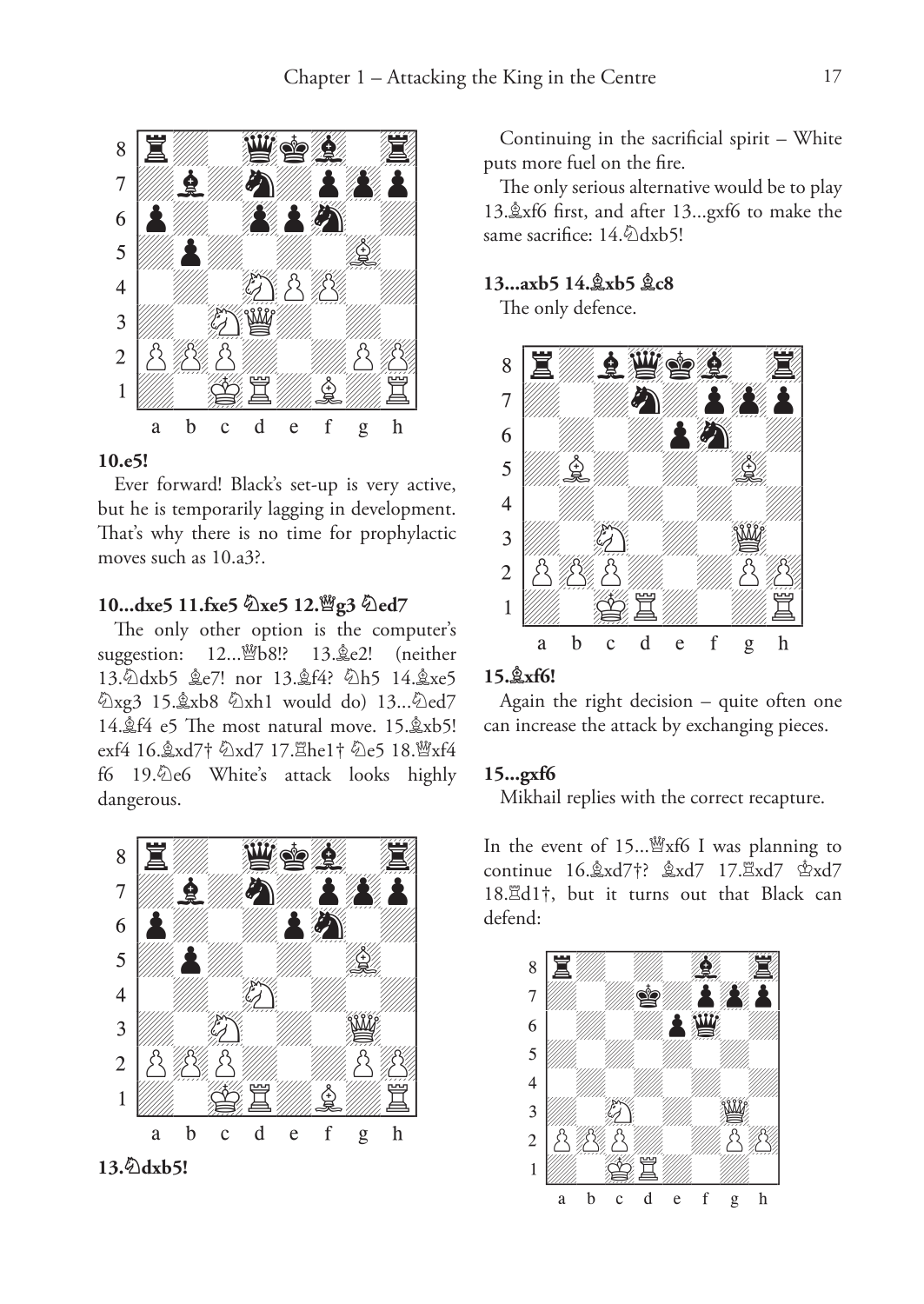18... ce8 (weaker is 18... co 19.2e4  $\mathcal{C}$ e7 20. d4! 骂a5 21. 曾b8) 19. 曾c7 (19. 公b5  $B_1$ b4! 20. ① c7† ① e7 21. ① xa8 国xa8+) 19... 国d8 20. ef \$e7 21. e7† \$e8 White only has a draw.

However, artificial intelligence immediately points out that 15...£xf6 can be met by the logical: 16.<sub>u</sub>hf1! *瞥h6† (16... 暨e7 17.*gc6 or  $16...$   $48 \t17$ .  $8 \t16$  is even worse)  $17 \t{b}$ b $1$  $$b4$ 



18. c6! 0-0 (or 18. txc3 19. lxc3 国b8  $20.\n\%c5$  and the black king is doomed) 19. xa8 White is winning.

**16.¦d3** 



White plans to double rooks along the d-file, applying maximum pressure against the

pinned d7-knight. White has only one pawn for the sacrificed piece, but the initiative is strong and outweighs this deficit. Black faces a difficult and unpleasant task to somehow coordinate his forces (for instance to connect his rooks) and try to defend his king which is stuck in the centre of board.

#### **16. 幽h6**

After 16....\$b4, which for a long time I thought was the best move, White may calmly procced with 17.a4! when a sample continuation is:  $17...\triangle$ f8  $18.\Xi$ hd1  $\Xi$ g8 19. h4 gxc3 20. h6† 骂g7 21.bxc3 g8  $22.$  $\&$ xd7 $\pm$ 

In the case of 16... a7 17. ahd1 ge7 18. 曾g7 ¦f8 19.¢b1, Black would be firmly tied up.

#### **17.£f3?**

The wrong approach – White is in a hurry to "cash out".

I should have improved the position to the maximum: 17. hd1 <sub>2a7</sub> 18.a4!



Black probably cannot hold this – the difference in piece activity is huge. Despite White having no immediate threats, he may do almost whatever he pleases, for instance: 18... ge7 19. he4 骂c7 20. 骂b3 曾a7 21. 2d6† gxd6 22. 曾xd6 空d8 23. gc6 曾a5 24. gc3 曾e5  $25.$   $M\&b4$  and so on.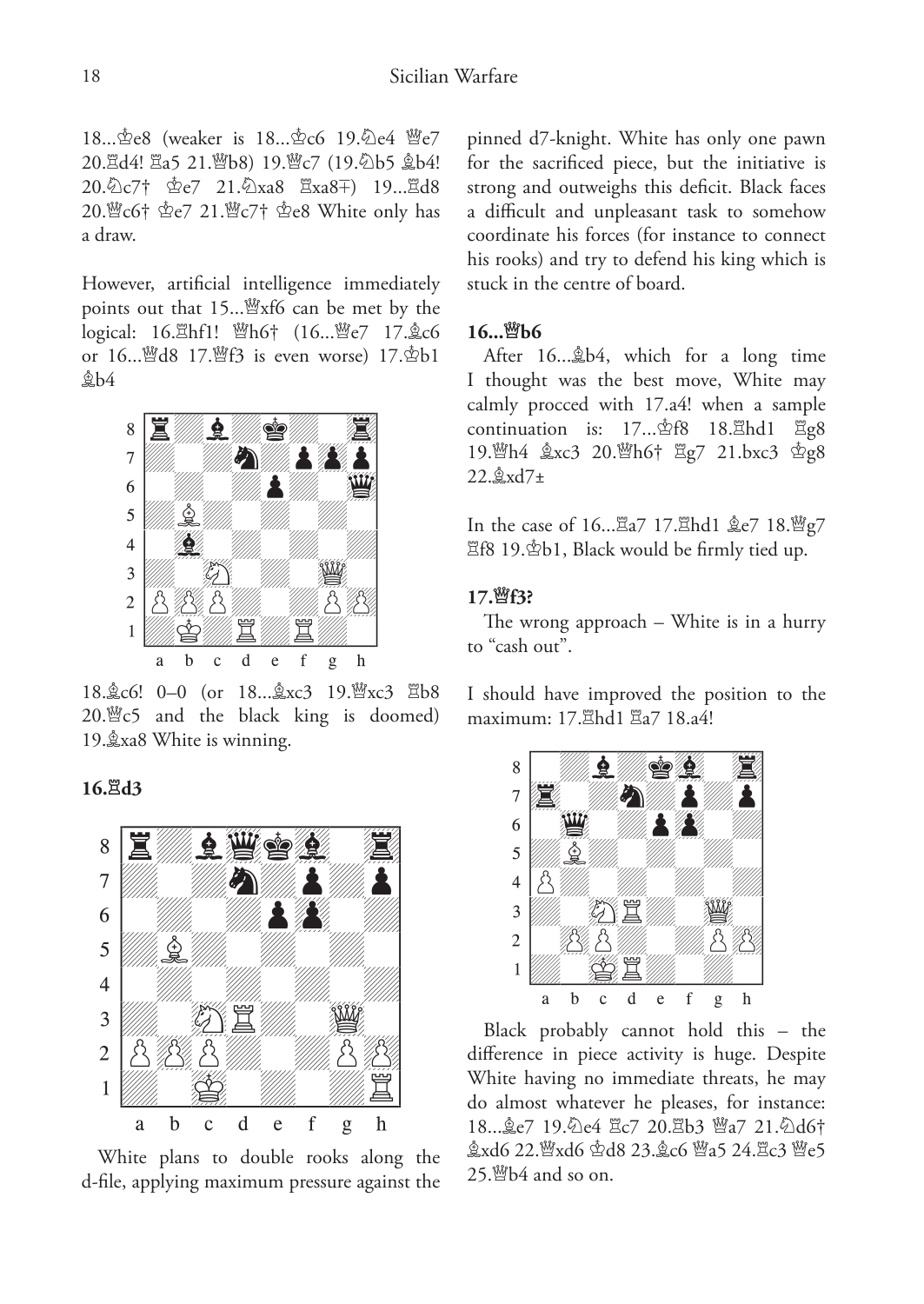#### **17...¦a5?**

The decisive mistake.

After the correct 17... gb8 18. ghd1 gb7 Black would have a much better version of what we saw in the previous note – by moving the queen from the ideal g3-square, White has effectively gifted Black a couple of tempos. Play could continue:  $19.44 \text{ Åh6} \uparrow 20. \text{Åb1 } 0-0$ 21. De4 2g7 22. Exd7 2xd7 23. Dxf6† 2xf6 24. sf6 骂d8 (or 24... 兔xb5 25. 曾g5† 峦h8 26. [f6† with perpetual check) 25.c4 (25. [fe7 h6 26. fo will lead to perpetual check in all variations too) Stockfish evaluates this position as dead equal.

**18.¥xd7† ¥xd7 19.£xf6 ¦g8 20.¦xd7** 



#### **20...¦f5!**

My opponent was evidently counting on this defence. For a moment Black appears to be okay, but...

#### **21.¤d5!**

A simple but attractive tactical blow.

Of course,  $21.\mathbb{W}$ d4?  $\mathbb{W}$ xd4  $22.\mathbb{W}$ xd4  $\mathbb{W}$ xg2 would lead nowhere.

#### **21...£a5**

Again the only response to avoid immediate collapse.

White's three key pieces are hanging, but none of them can be taken:  $21...\overset{3}{\cancel{2}}xd5$   $22.\overset{10}{\cancel{w}}xf7#$  or  $21.$ ...exd5 22. $\mathcal{W}$ xb6+– or  $21.$ ... $\mathbb{R}$ xf6 22. $\mathcal{E}$ xf6#.



#### **22.¦d1!**

Another simple but aesthetic move – the last piece joins the attack.

Incidentally, White could have fallen into a trap: 22.£xf5?? Beautiful but wrong. 22...¥h6†! Oops! (avoiding 22...exf5 23. html 23. html exf5 24.\for \for \for f\\$ 25.\for \ength\$ \for \text{ \for \text{ \for \text{ \for \text{ \for \text{ \for \text{ \for \text{ \for \text{ \for \text{ \for \text{ \for \text{ \for \text{ \for \text{ \for \text{ \for \text{ has the better of it now.

#### **22...¢xd7**

The only way to stay in the game, but now the black king starts its journey.

#### **23.¤e7† ¢c7 24.¤xf5 £xf5 25.£d8† ¢c6**